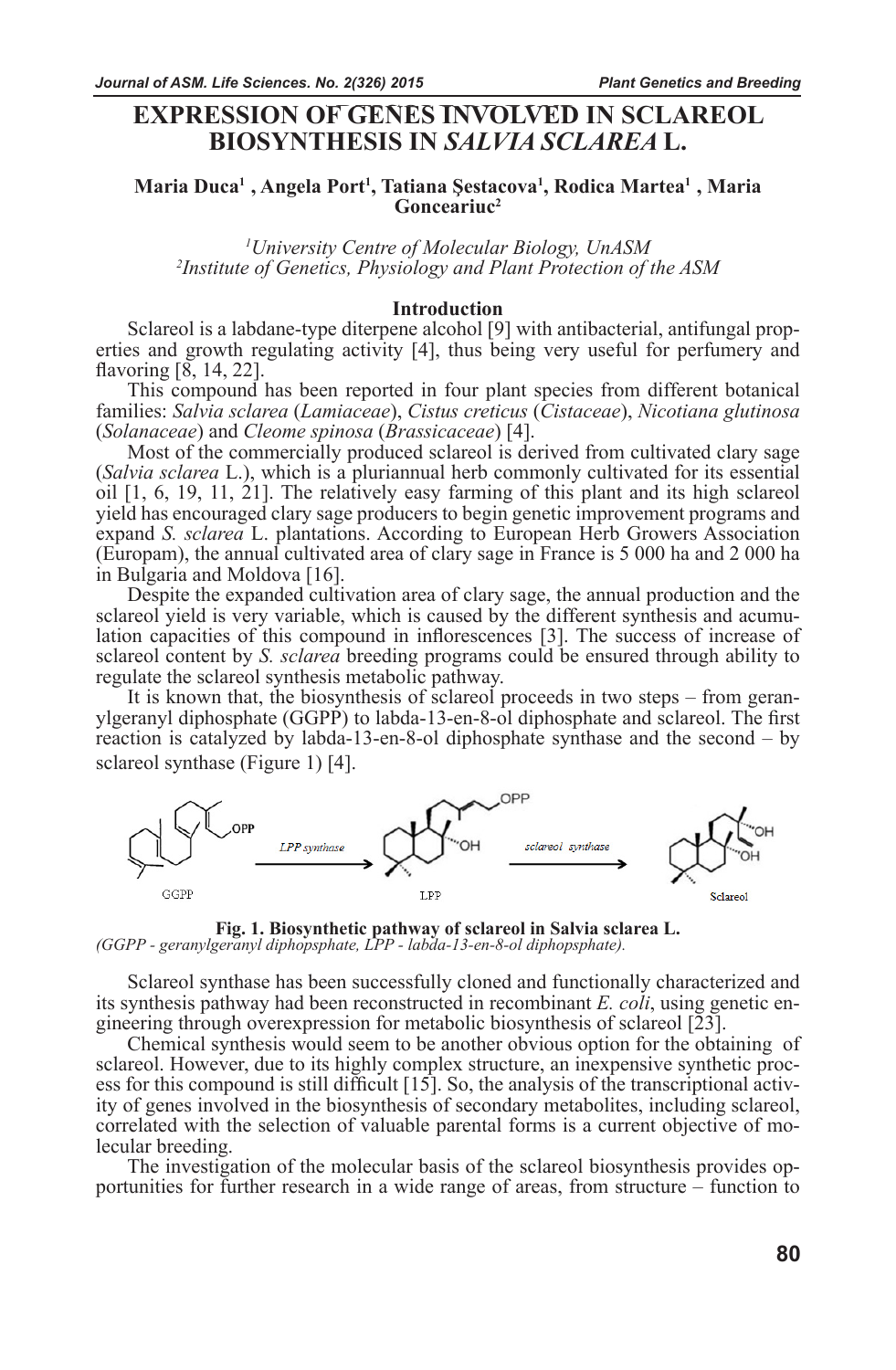genetics of disease resistance, via metabolic engineering of fragrance ingredient precursors.

# **Materials and methods**

Plant material. Twenty-eight genotypes of clary sage, from Aromatic and Medicinal Plants Collection of the Institute of Genetics, Physiology and Plant Protection, ASM, including 13 hybrids and 15 parental forms were evaluated in this study (Table 1). Biological samples for each genotype were collected at 4-6 pairs of leaves stage from five independent plants, grown in field conditions and immediately frozen in liquid nitrogen for further analysis (Figure 2).



**Fig. 2. Cultivation in field conditions of clary sage plant material.**

**Primer design for real-time PCR.** The design of primers was performed using **PRIMER3** *web tool* (http://primer3plus.com/web\_3.0.0/primer3web\_input.htm).

The primer pairs for the studied genes were designed based on mRNA sequences: JN133922.1 *Salvia sclarea* (clary) sclareol synthase; JQ478434.1 *Salvia sclarea* (clary) *labd-13-en-8-ol diphosphate synthase* [22] (Table 2). The clary sage actin (NCBI: HM231319.1) was used as a reference gene (Table 2) [25].<br>**RNA isolation.** Total RNA was extracted from a bulk of five leaves of each geno-

type using TriReagent (Ambion, Applied Biosystems), according to the manufacturer's instruction.

These samples were treated with dsDNase (Thermo Scientific) to remove the residual DNA. First-strand cDNAs were synthesized from 0,6 μg total RNA using Oligo(dT18), random hexamer primers (Thermo Scientific) and RevertAid Reverse Transcriptase (Thermo Scientific).

**Real Time PCR analysis. qRT-PCR** was performed with gene-specific primers (Table 2) and Maxima SYBR Green/ROX qPCR Master Mix (Thermo Scientific) on a DTprime Real-time cycler (DNA-Technology). The amplification program used for qRT-PCR was: 95 °C for 10 min, 950 C for  $15/5$  s and 60 0C for 30 s, 40 cycles of 95°  $\overline{C}$  for 15 s, 60 $\degree$  C for 30 s, and 72 $\degree$  C for 30 s, followed by a melting curve cycle from 60°C to 90° C. All samples were analyzed in three replicates performed in three different runs.

Primer specificity was assessed by agarose gel electrophoresis as well as from melting curve analysis of every reaction. The relative expression was calculated via the  $2^{-\Delta Ct}$ method [16].

**Quantitative determination of the sclareol by HPLC.** Extraction of essential oil from S. sclarea L. was carried out according to the method specified in the European Pharmacopoeia [12, 25]. The fresh plant samples were subjected to hydrodistillation in Ginsberg equipment and kept in freezer compartment prior to be used in the study.

The samples of essential oil were analyzed by HPLC (Gilson: 303 pump series, 803C manometric, 231 injector, RI 131 refractive index detector, Kipp & Zonen BD41 recorder), with the hexane solvents gradient system for elution with  $1.0\%$  (v/v) isopro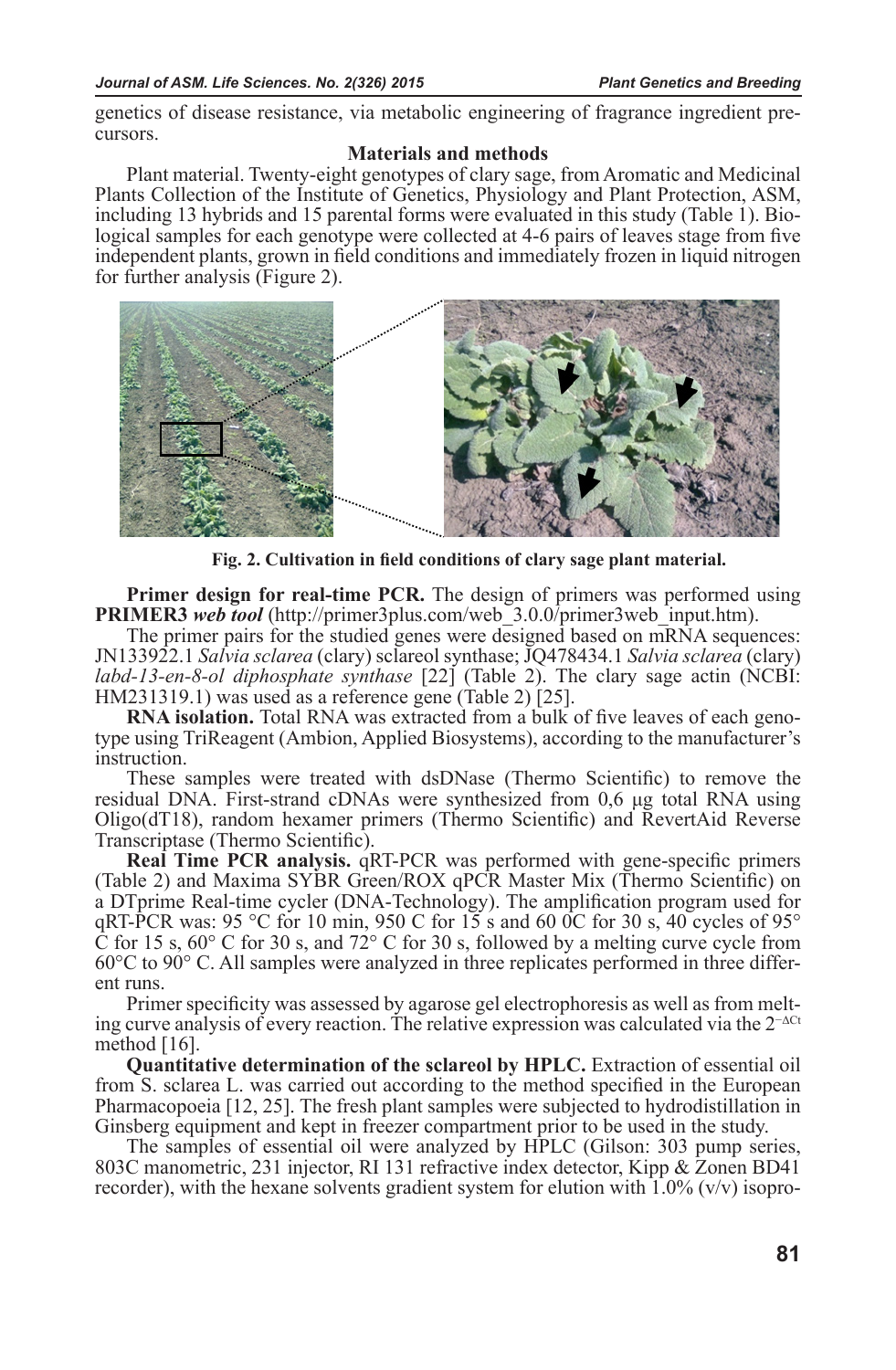pyl alcohol. It was used a column type SGX CN (Prague) 150 x 3,5 mm, mobile phase at a flow rate of 0,7 ml/min and operating pressure of 18 Bar. Detection was done at 270 nm.

|              | $\mathcal{Q}$ Form $*$                                                           | $\triangle$ Form $*$<br>Hybrid $F1-2$ ** |                                                                                                      |    |                                                                                                                                                                                                    |  |
|--------------|----------------------------------------------------------------------------------|------------------------------------------|------------------------------------------------------------------------------------------------------|----|----------------------------------------------------------------------------------------------------------------------------------------------------------------------------------------------------|--|
| 1            | S. s. Turkmen/N $S_7$                                                            | 15                                       | $(K-36 \times 0-41)$ F <sub>2</sub> x<br>0-19) $F_1 x$ 0-22) <sup>2</sup> $B_4$<br>x L-15) $F_8$     | 17 | [S. s. Turkmen/N $S_7$ x (K-36 x<br>0-41) $F_2$ x 0-19) $F_1$ x 0-22) $B_4$ x<br>L-15) $F_8$ ] $F_1$                                                                                               |  |
| $\mathbf{1}$ | S. s. Turkmen/N $S_7$                                                            | 2                                        | $(S-1122 \t 528 S, x$<br>$K-50$ F, x 0-48) $F_{\rm g}$                                               | 18 | [S. s. Turkmen/N $S_7$ x (S-1122)<br>528 S <sub>3</sub> x K-50) F <sub>1</sub> x 0-48 )F <sub>6</sub> ] F <sub>1</sub>                                                                             |  |
| 1            | S. s. Turkmen/N $S_7$                                                            | 4                                        | (Rubin)<br>S <sub>1122</sub><br>X<br>9S3) F.<br>$x(0-56)$ x<br>$V-24$ ) $F_1$ ) $F_2$                | 19 | [S. s. Turkmen/N $S_7$ x (Rubin x<br>$S11229 S_3$ F <sub>1</sub> x (0-56 x V-24) F <sub>1</sub> )<br>$F_{\gamma}$ F                                                                                |  |
| 3            | $(V-24-86 809 S_3 x$<br>0-33 $S_6$ ) $F_7$                                       | 4                                        | (Rubin)<br>S <sub>1122</sub><br>X<br>9S3) F.<br>$x(0-56)$<br>$V-24$ ) $F_1$ ) $F_2$                  | 20 | [(V-24-86 809 S <sub>3</sub> x 0-33 S <sub>6</sub> ) F <sub>7</sub> x<br>(Rubin x S1122 9S <sub>3</sub> )F <sub>1</sub> x (0-56 x)<br>$V-24$ )F <sub>1</sub> )F <sub>2</sub> F <sub>1</sub>        |  |
| 3            | (V-24-86 809 S3 x<br>0-33 S6) $F_7$                                              | 9                                        | (S1122 528 S, x S)<br>s. TianShan/sud) $F_s$<br>x S. s. Tian-Shan<br>sud) $B_{\rm s}$                | 21 | [(V-24-86 809 S, x 0-33 S) $F_7$ x<br>$(S1122 528 S, x S. s. TianoShan/$<br>sud) $F_5$ x S. s. Tian-Shan/sud)<br>$B_{s}$ $F_{s}$                                                                   |  |
| 3            | $(V-24-86 809 S_3 x$<br>0-33 S6) $F_7$                                           | 11                                       | Cr. p. 160 $S_{11}$                                                                                  | 22 | [(V-24-86 809 S <sub>3</sub> x 0-33 S6) $F_7$ x<br>Cr. p. 160 $S_{11}$ F                                                                                                                           |  |
| 16           | M-69 655 $S_0$                                                                   | 12                                       | $(S-1122 \t 528 S, x$<br>$(Rubin x S-786)F$<br>$\bar{x}$ (0-33 S <sub>3</sub> x L-15)<br>$F_7$ $F_7$ | 23 | [M-69 655 $S_0$ x (S-1122 528 $S_3$ )<br>$\bar{x}$ (Rubin x S-786)F <sub>1</sub> x (0-33 S <sub>3</sub> x <sup>2</sup> )<br>L-15) $F_7$ ) $F_7$ ] $F_1$                                            |  |
| 16           | M-69 655 $S_q$                                                                   | 15                                       | $(K-36 \times 0-41) F_{20-19})$<br>$F_1 x L-15$ $B_5$                                                | 24 | [M-69 655 S <sub>o</sub> x (K-36 x 0-41)F <sub>20</sub><br>$\left[\begin{smallmatrix} 1 & 0 \\ 0 & 0 \end{smallmatrix}\right]$ F <sub>1</sub> x L-15) <sup>2</sup> B <sub>5</sub> ] F <sub>1</sub> |  |
| 16           | M-69 655 $S_0$                                                                   | 13                                       | $(M-69 429-82 S, x$<br>0-40 S <sub>5</sub> ) $F_7$                                                   | 25 | [M-69 655 S <sub>9</sub> x (M-69 429-82 S <sub>3</sub> x 0-40 S <sub>5</sub> ) $F_7$ ] $F_1$                                                                                                       |  |
| 10           | Cr. p. 11 $S_{11}$                                                               | 1                                        | S. s. Turkmen/N S7                                                                                   | 26 | [Cr. p. 11 $S_{11}$ x (S. s. Turkmen/N<br>$S_{\tau}$ F                                                                                                                                             |  |
| 15           | $(K-36 \times 0-41)$ F, x<br>$(0-19)F_1x(0-22)B_4^2x$<br>L-15) $F_{8}$           | 7                                        | $(M-44S_{A}x L-15)F_{A}x$<br>L-15)] $\vec{B}_6$                                                      | 27 | $[(K-36 \times 0-41) F, x 0-19)F, x$<br>$(0-22) B_4 x L_1[5]$ $F_7 x (M-44S4)$<br>x L-15) $F_1$ x L-15)] $B_6$ ] $F_2$                                                                             |  |
| 14           | $(K-50)$ F5 x S 1122<br>$(102+113)$<br>$F_{\alpha}$<br>X<br>$K-43$ ) $F_{\rm A}$ | 6                                        | $(0-57S_{5}x 0-21S_{4})F_{8}$                                                                        | 28 | $[(K-50)F_{s} \times S \ 1122(102+113)F_{s}]$<br>$\bar{x}$ K-43) $F_4$ x (0-57 S <sub>5</sub> x 0-21S <sub>4</sub> )<br>$F_{\rm g}$ $F_{\rm g}$                                                    |  |
| 5            | $(M-55+130 S4)$<br>X<br>$(K-44 \times L-15)^{T}F$ , x<br>$0-47) F6$              | 7                                        | $(M-44 Sa x L-15)F1$<br>$\bar{x}$ L-15) $\bar{B}_6$                                                  | 29 | [ $(M-55+130 S_4 \times (K-44 \times L-15)$ ]<br>$\vec{F}_2$ x 0-47) $F_4$ x (M-44 S <sub>4</sub> x L-15)<br>$F_1^*$ x L-15) $\hat{B}_6$ $\hat{F}_2$                                               |  |
|              | $*1 - 16$ clary sage parental forms<br>**17 - 29 clary sage hybrids              |                                          |                                                                                                      |    |                                                                                                                                                                                                    |  |

**Table 1.** *Salvia sclarea* **L. genotypes used in investigations**

Estimation of sclareol concentration in essential oil extracts from clary sage hybrids was performed by absolute calibration method, using as reference standards sclareol pure solutions. Sclareol concentration was estimated as the product of peak height and half-height length [5].

**Data analysis.** Statistical analysis of the experimental data was performed according to Dospehov [27]. For calculation of descriptive statistics (arithmetic mean, standard deviation etc.) and Pearson's coefficient of correlation was used Microsoft Excel spreadsheet program.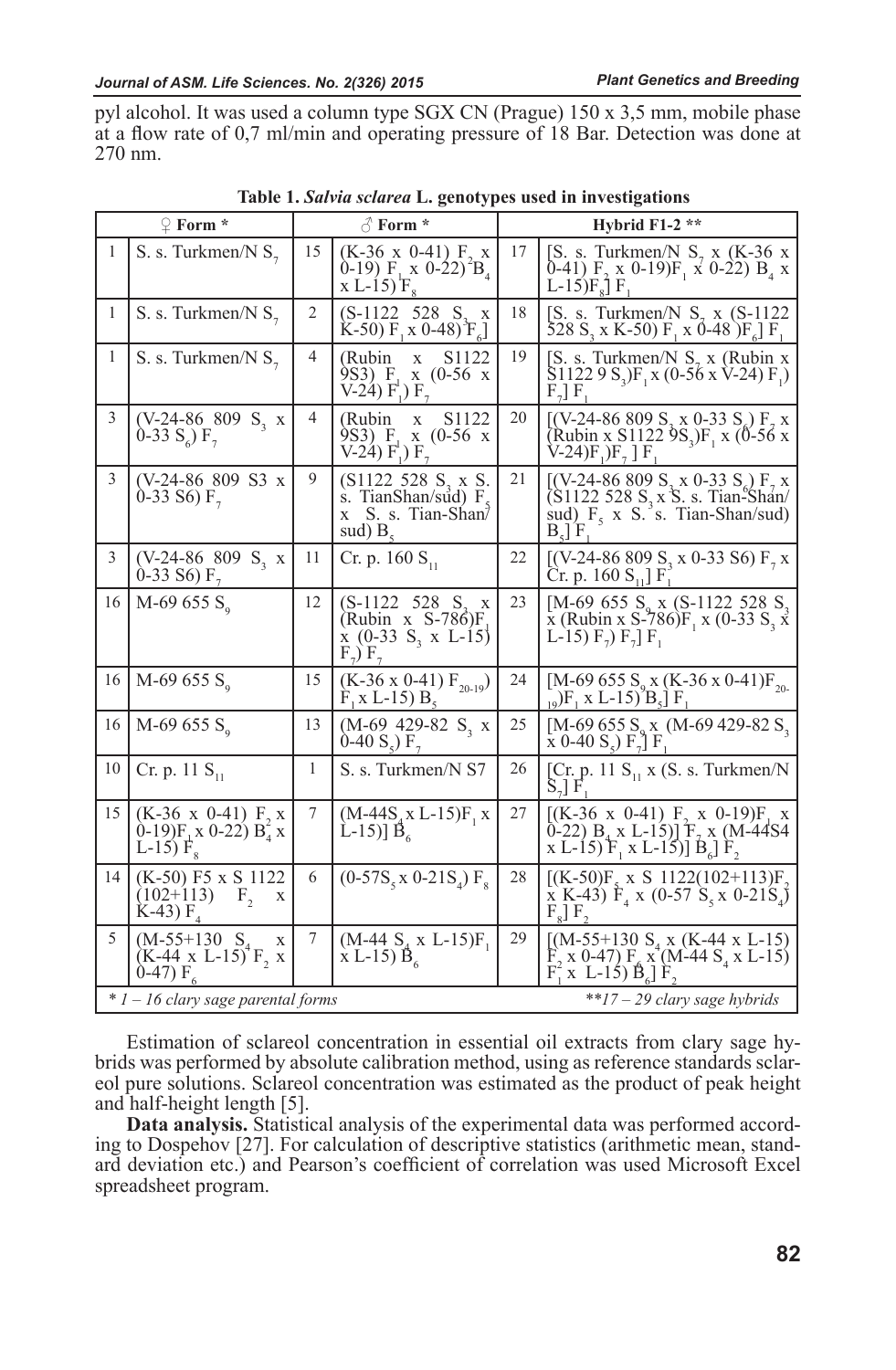*Plant Genetics and Breeding Journal of ASM. Life Sciences. No. 2(326) 2015 Plant Genetics and Breeding*

| <b>Access number</b> | Nucleotide succession $(5^2 - 3^2)$ | <b>Tm</b> | Amplicon, bp |
|----------------------|-------------------------------------|-----------|--------------|
| EMBL: JN133922.1     | F: GAGCACCAGCAGCGATTAT              | 56,7      | 133          |
|                      | R: GAGAGTTGCTTAGGACGGATTT           | 58,4      |              |
| EMBL: JQ478434.1     | F: GACTCCAGAAACAACCCACATT           | 58,4      | 138          |
|                      | R: CCCAGACGACCCTCCACAAGA            | 63,7      |              |
| NCBI: HM231319.1     | F: TGGATTTGCTGGAGACGATG             | 57,3      | 293          |
|                      | R: CACGATTGGCCTTGGGATTA             | 57.3      |              |

# **Table 2. The specific primers used for qRT-PCR**

#### **Result and discussions**

Selection of parental forms is an important first step in any breeding program. The ability to assess accurately genetic differences between parents and subsequently to predict progeny performance could enhance the efficiency of breeding programs [2].

Actually there is a great temptation to use molecular genetics in plant breeding [7, 17]. But, as selection methods based on phenotypic data rely on accurate estimation of breeding values of individuals or groups, similarly, molecular techniques require the accurate estimation of breeding values of alleles from phenotypes [21]. So, molecular genetics does not provide a quick fix to breeders, but rather slightly increased response to selection in part of the genome at a great cost.

Because molecular techniques provide powerful tools to study genetics and physiology of crops, it has been investigated the transcriptional activity of LPPS and SS genes governing the biosynthesis of sclareol in clary sage.

The primary aim of this study was to assess expression levels of SS and LPPS genes in some parent lines and hybrid combinations. In case of the SS no specific product was identified and this gene was excluded from further investigations. Real-Time PCR results were considered only for one gene – LPPS. For this gene a specific DNA fragment of 133 bp was amplified (Figure 3).<br>The analysis of LPPS transcriptional activity for 15 parental genotypes and 13 hy-

brid combinations showed that relative expression ranged from 0,2 to 5,8 conventional units. The quantity of transcripts in parental forms was relatively lower compared to clary sage hybrids.



**Fig. 3. Gene expression profile obtained using primers for LPPS gene and actin.** *(M – 1000 bp Ladder, parental forms: 1 – 15, hybrids: 17 – 29)*.

In the case of studied hybrids the highest activity of gene was revealed for *([M-69 655 S9 x (M-69 429-82 S3 x 0-40 S5)F7]F1,* followed by *[Cr. P. 11 S11 x (S. s. Turkmen/N S7]F1, [S. s. Turkmen/N S7 x (Rubin x S1122 9S3)F1 x (0-56 x V-24) F1)F7 ] F1* and *[M-69 655 S9 x(K-36 x 0-41)F20-19)F1 x L-15)B5]F1* but the lowest values were recorded for *[(V-24-86 809 S3 x 0-33 S6)F7 x (S1122 528S3 x S. s. Tian-Shan/sud) F5 x S. s. Tian-Shan/sud)B5]F1* and *[(V-24-86 809 S3 x 0-33 S6)F7 x (Rubin x S1122 9S3) F1 x (0-56 x V-24)F1)F7]F1* (Figure 4, A).

For the parental forms the highest transcript accumulation level of LPPS gene was detected in S. s. Turkmen/N S7, followed by *(S-1122 528 S3 x K-50) F1 x 0-48) F6*  while the lowest quantities were observed in case of *Rubin x S1122 9 S3) F1 x (0-56 x V-24) F1 and Cr. P. 11 S11* (Figure 4, B.).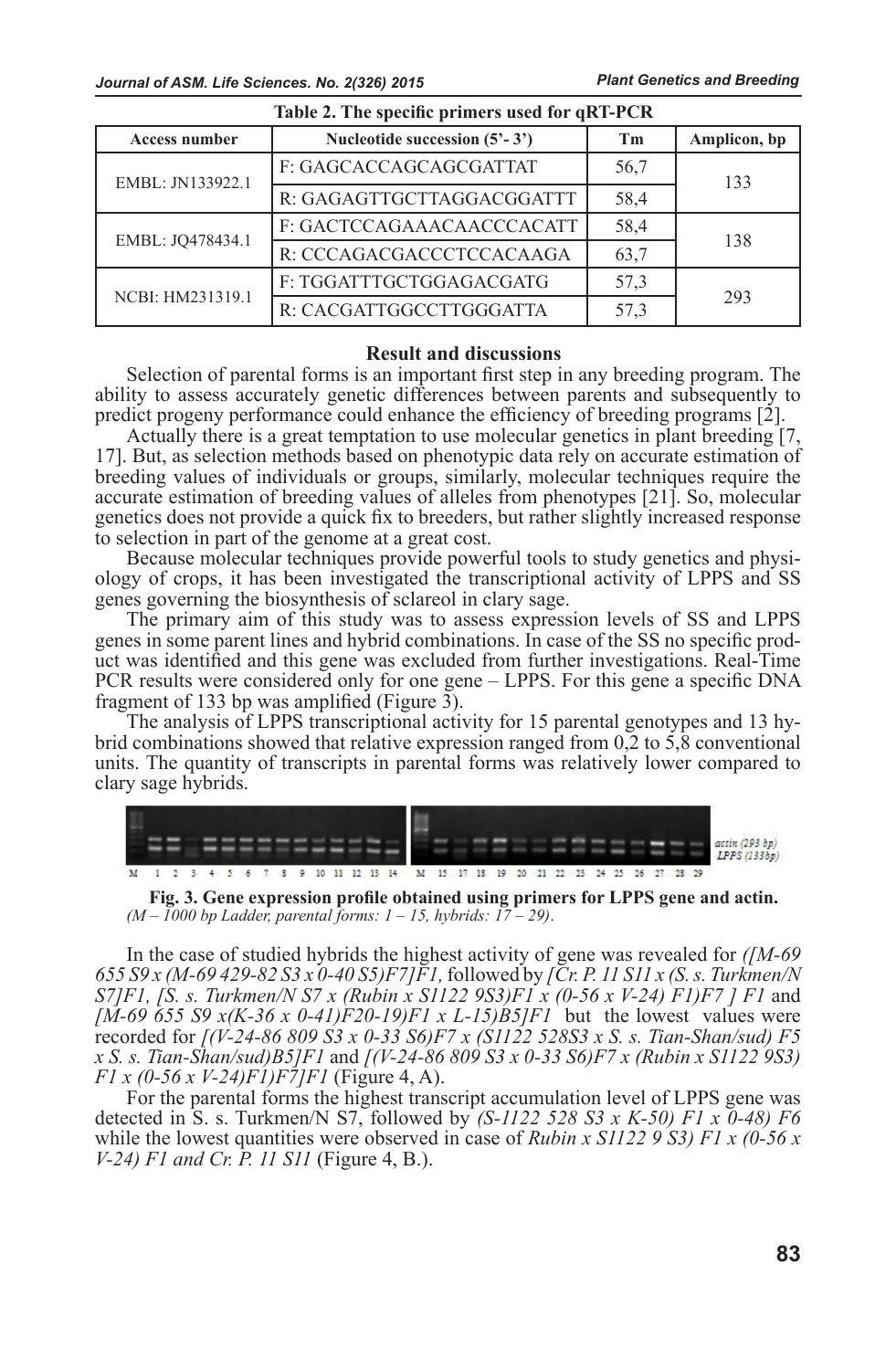

**Fig. 4. Relative expression of LPPS gene for hybrids (A) and parental forms (B) .**

Results obtained for genetic groups have revealed an association between transcriptional activity of LPPS gene and heterosis effect. Thus, 11 (19-29) of the 13 investigated hybrids have shown quantitative values of the transcriptional activity higher than such in parental forms. In six cases (22 hybrids, 24, 25, 27, 28 and 29) observed differences were significant (Figure 5).

Hybrid vigor is substantial and important for most commercial traits in plants [10, 13, 14]. At genetic level heterotic groups in clary sage have not been well studied or described. The characterization of genetic variability and an estimation of the genetic relationships among varieties are essential to clary sage breeding programs. Thus, these findings could represent a substantial advantage to predict the heterosis expected from crosses at all levels.<br>The second aim of this study was to estimate correlations between a series of pro-

posed heterotic groups and hybrid performance for sclareol content in clary sage.



**Fig. 5. Relative expression of LPPS gene for clary sage genetic groups**  (*the genotypes order on the diagram is as follow: hybrid F1/F2,*  $\mathcal{Q}$  *form and*  $\mathcal{Q}$  *form*)

The results obtained for the biosynthetic capacity show high intrapopulational variability of S. sclarea. Thus, the content of sclareol has varied from 1,9 % (hybrid no. 29) to 10 % (hybrid no. 25) (Figure 6).

The comparative analysis of data obtained for clary sage hybrids, in most cases ascertained a positive correlation (Pearson's correlation coefficient  $r = 0.7$ ) between the quantitative parameters which were studied – sclareol content in essential oil and LPPS transcriptional activity (Figure 7).

As example, the highest values of LPPS transcript concentration for the M-69 655 S9 x (M-69 429-82 S3 x 0-40 S5) F7] F1 hybrid correlates with biochemical data. Also, the data for the  $[(M-55+130 S4 x (K-44 x L-15) F2 x 0-47) F6 x (M-44 S4 x L-15) F1 x L-15) B6] F2$  hybrid, which showed the lowest amount of sclareol in essential oil correlates with the decreased level of transcriptional activity of the analyzed gene (Figure 7).

Summarizing, the obtained data support the hypothesis that LPPS gene transcrip- tional activity level could be useful in sclareol content prediction in clary sage.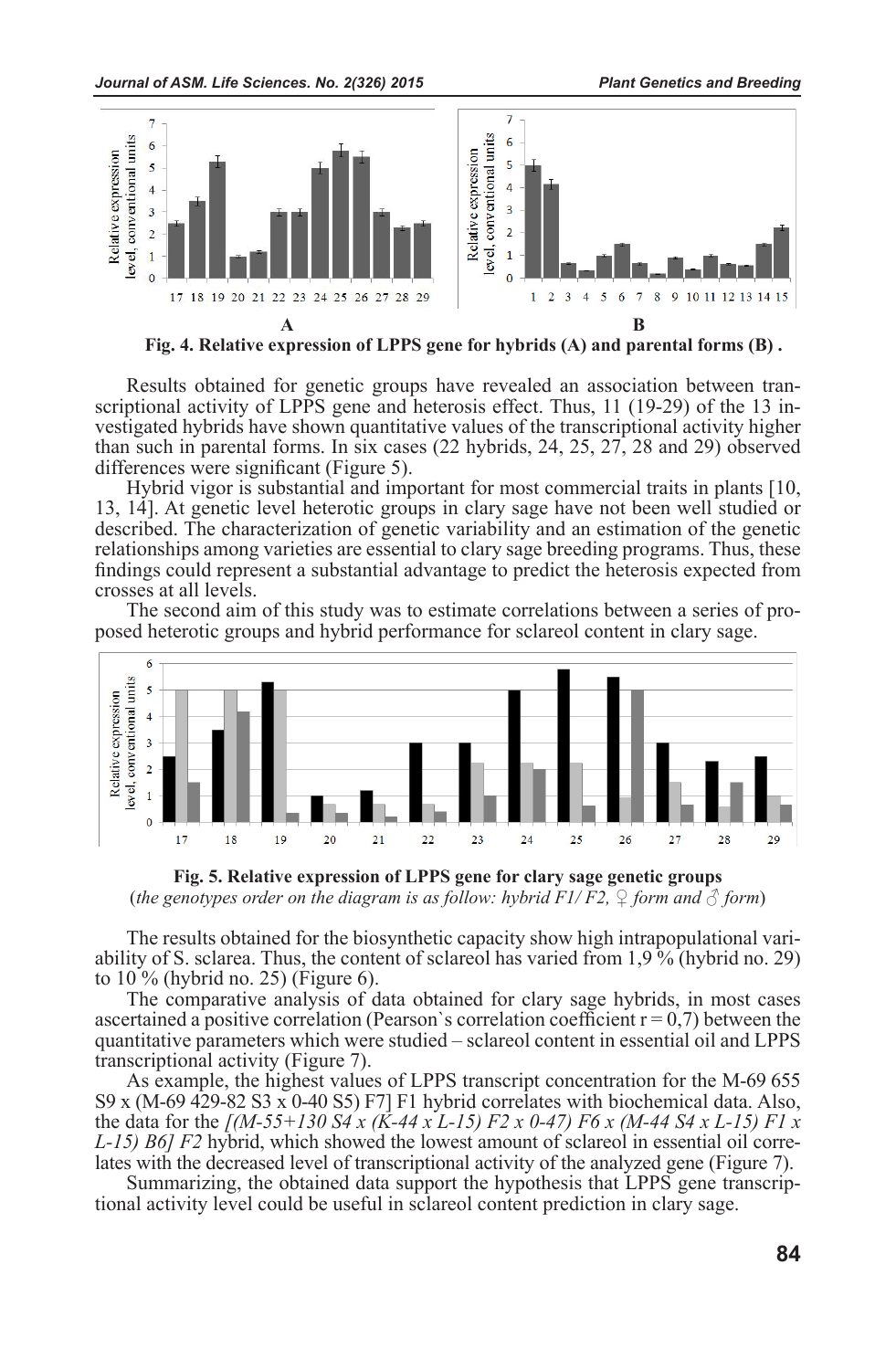



**Conclusions**<br>The level of relative expression of the LPPS gene was determined and its involvement in the biosynthesis of sclareol in *Salvia sclarea* L. was demonstrated. Quantitative RT-PCR results revealed six heterotic groups (no. 22, 24, 25, 27, 28, 29), for which the level of LPPS gene transcriptional activity was correlated with heterosis effect.

The results revealed that the highest values of LPPS transcript concentration for the *[M-69 655 S9 x (M-69 429-82 S3 x 0-40 S5) F7] F1* hybrid positively correlates with biochemical data – sclareol content in essential oil. Thus, such hybrid combination can be succesfully used in breeding programs.

The performed study ascertained the opportunity to predict heterosis effect based on the information about the levels of relative expression of genes, involved in secondary metabolites biosynthesis.

### **References**

*1. Barrero A.F., Alvarez-Manzaneda E.J., Chahboun R., Arteaga A.F.* Degradation of the side chain of (-) sclareol: a very short synthesis of nor ambreinolide and ambrox. // Synth. Commun. 2004, 34:3631-3643.

*2. Bered F., Barbosa-Neto J.F., De Carvalho F.I.F.* Genetic variability in common wheat germplasm based on coefficients of parentage. // Genetics and Molecular Biology. 2002, 25(2):211-215.

3. C*aissard JC., Olivier T., Delbecque C, et. al.* Extracellular localization of the diterpene sclareol in clary sage (Salvia sclarea L., Lamiaceae). // PLoS One. 2012, 7(10):1-8.

*4. Caniard A., Zerbe P., Legrand S.* Discovery and functional characterization of two diterpene synthases for sclareol biosynthesis in Salvia sclarea L. and their relevance for perfume manufacture. // BMC Plant Biology. 2012, 129(119):1-13.

*5. Cantalapiedra A., Gismera M.J., Sevilla M.T., et al.* Sensitive and selective determination of phenolic compounds from aromatic plants using an electrochemical detection coupled with HPLC method.  $\bar{1}$  Phytochemical Analysis. 2014, 25(3):247-254.

*6. Decorzant R., Vial C., Naf F., Whitesides G.M.* A short synthesis of Ambrox from sclareol. // Tetrahedron. 1987, 43:1871-1879.

*7. Dekkers J.C.M., Hospital F*. The use of molecular genetics in the improvement of agricultural populations. // Nature Review Genetics. 2002, 3:22-32.

*8. Dikova B.* Establishment of some viruses-polyphagues on economically important essential oil-bearing and medicinal plants in Bulgaria. // Biotechnol.& Biotechnol. Eq. 2009, 23 (2SE):80-85.

*9. Dimas K., Hatziantoniou S., Tseleni S., et al*. Sclareol induces apoptosis in human HCT116 colon cancer cells in vitro and suppression of HCT116 tumor growth in immunodeficient mice. // Apoptosis, 2007, vol. 12, nr. 4, p. 685-694.<br>
10. Duca M., Căpățână A. Eficiența diferiților indici moleculari în selectarea materialului

*10. Duca M., Căpăţână A*. Eficienţa diferiţilor indici moleculari în selectarea materialului ameliorativ la heterozis. // Învăţământul superior şi cercetarea – piloni ai societăţii bazate pe cunoaştere : сonf. şt. intern. dedicată jubileului de 60 de ani ai Univ. de Stat din Moldova, 28 sept. 2006: rez. comunic.: Ştiinţe reale, Ch., 2006, p. 239-240.